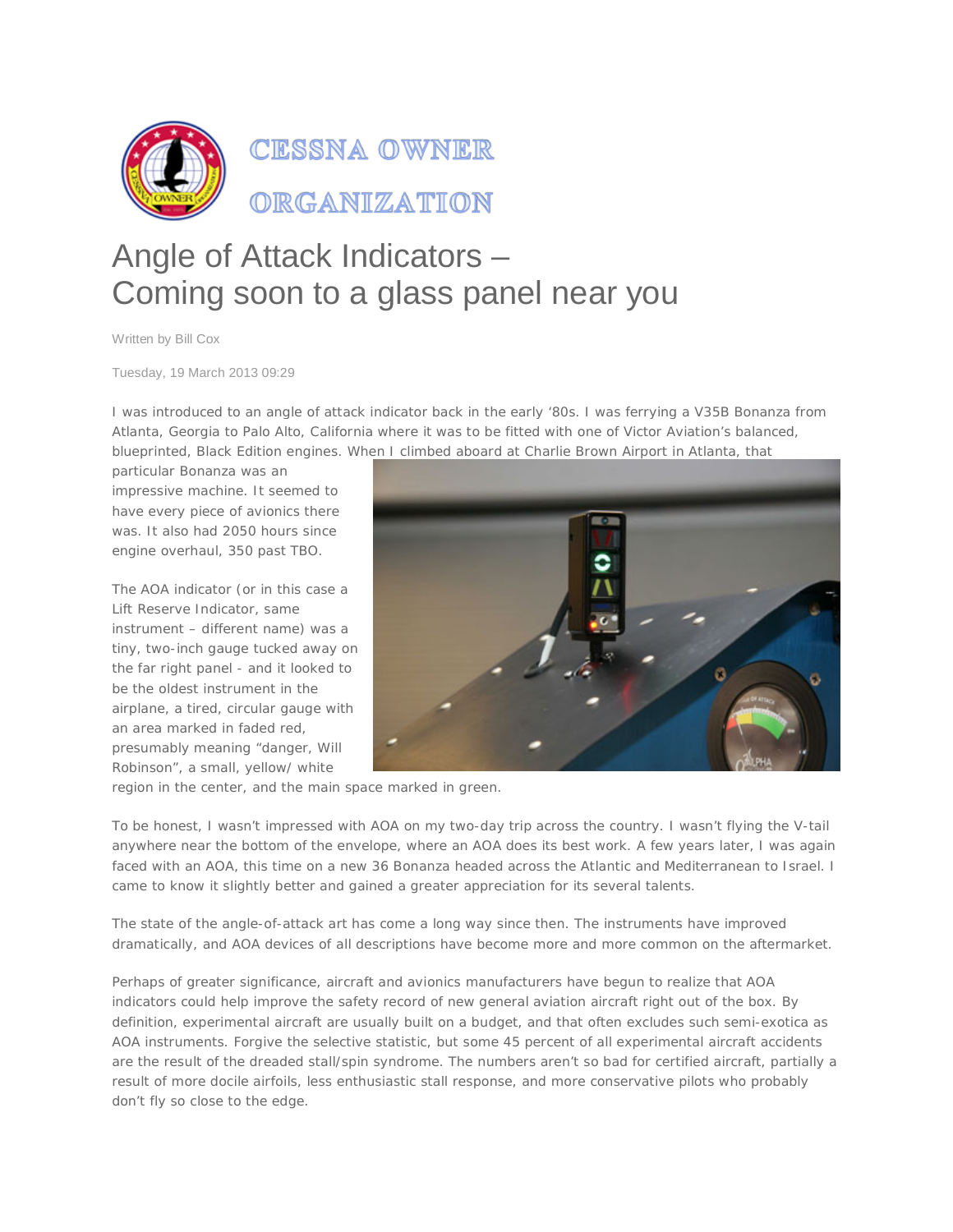

Mark Korin of Alpha Systems in Ramsey, MN has long been an evangelist for of angle of attack indicators, not just because his company makes some of the best systems on the market, but because he's convinced the devices could help reduce the incidence of stallspin accidents.

As Korin will be happy to explain to anyone willing to listen, tracking angle of attack is a far superior method of measuring proximity to a stall than is an airspeed indicator. We're all introduced to airspeed

indicators as student pilots, but what we're sometimes not told is that, perhaps ironically, ASI's are least accurate in the range where they're needed most.

An airspeed indicator assumes a cumulative error that's inversely proportional to speed. In other words, error increases as speed decreases. Finally, when an airplane is flying very close to stall, an ASI may be practically useless, a quivering needle bobbing near the bottom of the gauge, reading anywhere from five to 30 knots slow. Conversely, angle of attack indicators provide a continuous readout of margin above stall right down to the actual event.

Technically, AOA is the angle between the airfoil chord line and the wing's direction of motion relative to the air. In simpler terms, you could say AOA is the angle between where the wing is pointed and where it's actually going.

Contrary to what you might imagine, AOA instruments go back about as far as it's possible in aviation history. The original 1903 Wright Flyer had only one "flight instrument", if you want to call it that. It was a primitive form of angle of attack indicator, little more than a stick with a piece of yarn attached, mounted on the "aeroplane's" nose.

The men generally credited with the first powered flight used this device to determine the Flyer's attitude with reference to the relative wind. There was no airspeed indicator. Wilbur and Orville referred to their primitive AOA to monitor the airplane's proximity to stall. This was essentially pure flight, little more than modestly powered hang gliding, so instruments were an unnecessary redundancy.

Considering what the Wrights went thru to achieve their goal, pure flight was a worthwhile accomplishment in 1903, but it's hardly good enough if you're trying to operate an airplane a century later. The truth is that even modern airspeed indicators don't tell the whole story. Angle of attack does, and it's pretty much immutable.

Whether you're flying right-sideup, upside-down, straight up, straight down, or any attitude in between, angle of attack ignores airspeed altogether – true, calibrated, indicated, groundspeed, or any other kind – and precisely defines the wings' margin above stall. An angle of attack indicator is a virtually foolproof device for determining your attitude with reference to the critical stall angle of attack.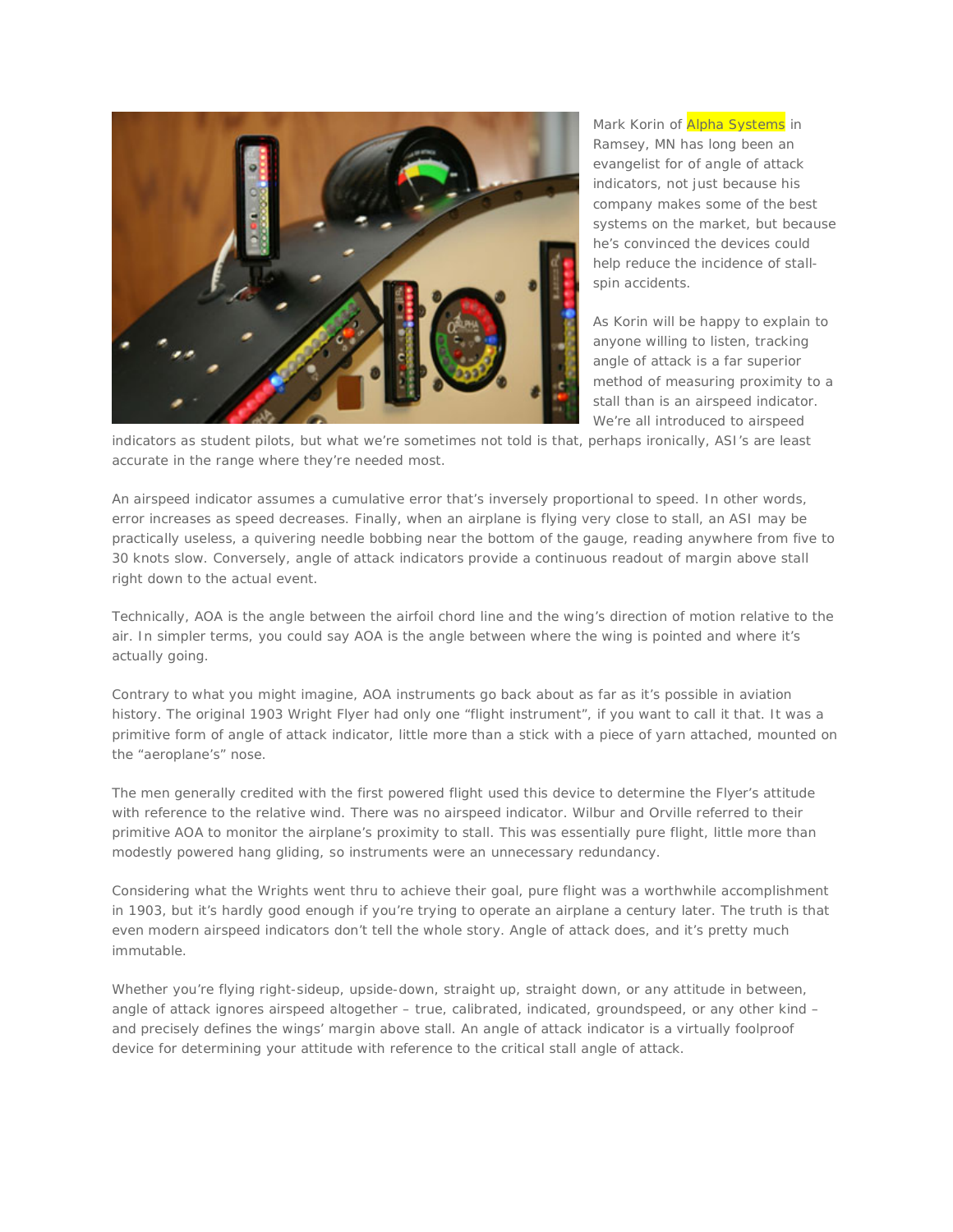

Higher angles of attack result in higher lift, but also generate more drag. Airplanes trimmed for cruise flight present their lowest angle of attack to the relative wind and therefore their lowest drag profile. All other factors being equal (which almost never happens), the result is the best possible cruise speed.

Pull the airplane into a climb, and speed bleeds off as AOA and drag increase. When the wing reaches the critical AOA (about 15- 18 degrees on most general aviation airfoils) the airflow detaches from the wing's top surface and the wing stalls. On aircraft designed with positive stability, the wing will typically pitch forward in an attempt to continue flying.

An angle of attack indicator simply (or not so simply) monitors the wing's pitch with reference to the relative wind and reports that angle to the pilot, often in the form of a graphical, color readout on a horizontal or vertical instrument in the cockpit. The AOA can

therefore accurately predict when the aircraft is approaching stall, regardless of airspeed, attitude, or weight. (There is one instance where the AOA range of a given wing will change, and that's with the application of flaps. Lowering flaps modifies the configuration of the airfoil and produces a corresponding change in the chord line.)

Fortunately, the instrument can do much more than predict stall for those willing to study its capabilities. Properly used, an AOA can identify the exact pitch attitude for best angle or rate of climb. It also can indicate the optimum long range cruise pitch attitude. It can serve as an instantaneous wind shear detector, immediately suggesting a solution for any dramatic increase or decrease in wind velocity or direction. An angle of attack instrument will indicate the proper approach speed under all conditions of weight, CG, flap position, air density, turbulence, or angle of bank.

Everyone can benefit from use of AOA rather than airspeed. The military adopted AOA early-on to compensate for the demands of constantly changing weight. Military jets not only burn huge amounts of fuel, many of them depart on their missions with heavy weights of ordinance, then drop their loads and return at half their original weight, introducing major variations in stall speed and CG.

Navy and Marine pilots coming aboard a carrier use AOA religiously to maintain the proper attitude so they can snag one of the ship's four arresting cables. In fact, the Navy found the switch to using angle of attack rather than airspeed saved lives. When Navy aircraft were fitted with AOA indicators in 1957 and pilots were taught how to use the gauge, the fatality rate plummeted 50 percent in one year. Today, all military fighter aircraft use AOA in one form or another.

Similarly, bush pilots often fly on the ragged edge of stall during approaches to abbreviated runways. Without an AOA on the panel, the only method of monitoring approach speed is exactly that, watching airspeed and maintaining the proper number. Nothing wrong with that, but it's a little imprecise.

Imprecise can works well in the right hands. Bush pilots often fly their aircraft strictly by feel, sensing when the wing is on the ragged edge of stall and adjusting power to keep the airplane flying to the threshold. (Back in the '80s when I used to deliver Maules to the West Coast, the late Dan Spader of Maule Aircraft in Moultrie, Georgia demonstrated this technique, flying the Maule in a constant nose-high attitude actually in the stall, and adding a blast of power to cushion the touchdown. We stopped in less than 100 feet.)